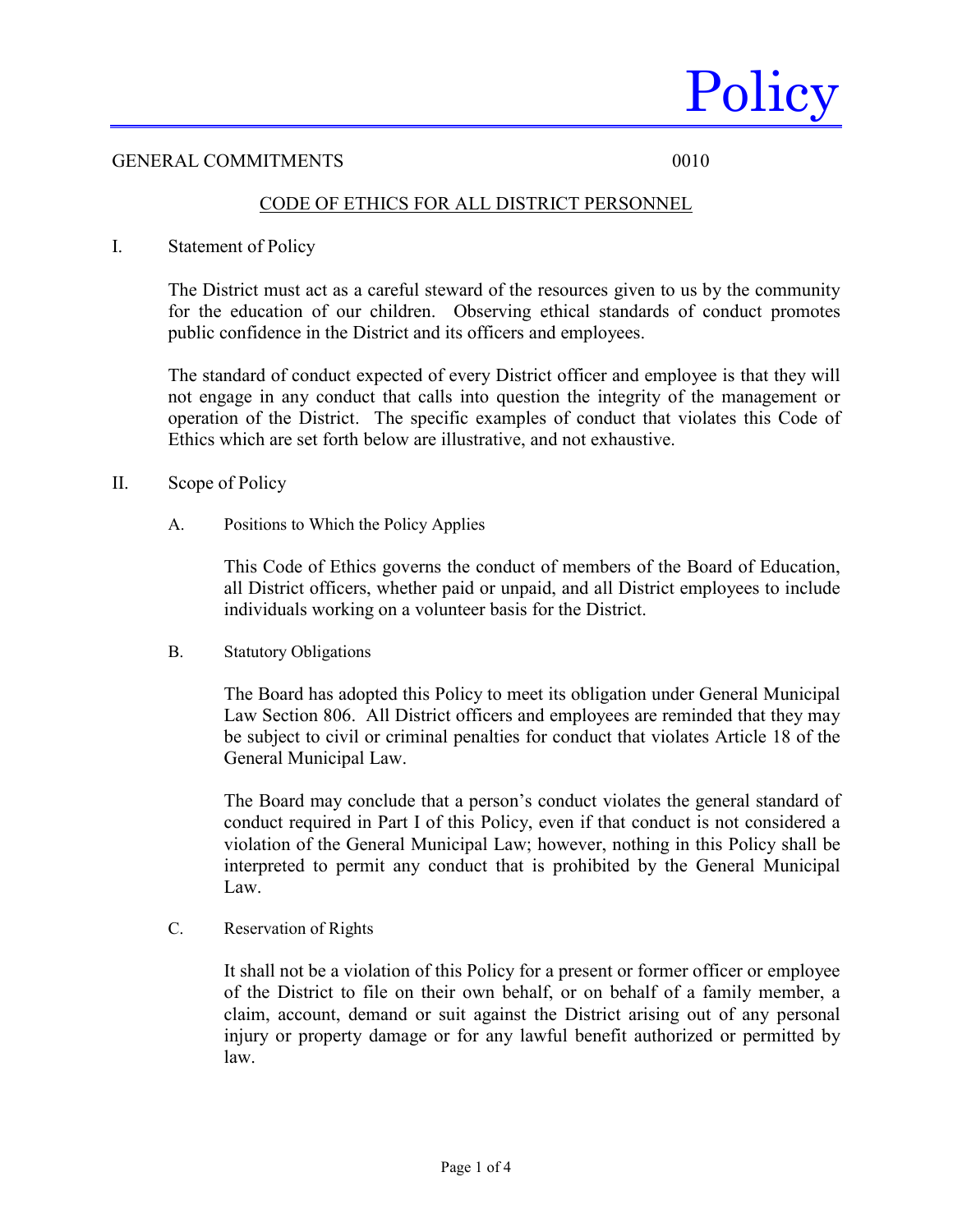## GENERAL COMMITMENTS 0010

## CODE OF ETHICS FOR ALL DISTRICT PERSONNEL

#### III. Consequences of Unacceptable Conduct

If the conduct of a Board member or other officer fails to adhere to this Code of Ethics, the Board member or officer may be subject to removal from the Board. If the conduct of an employee fails to adhere to this Code of Ethics, the employee will be subject to adverse employment action, including possible termination of employment, following procedures consistent with any applicable employment contract, collective bargaining agreement, or statute.

## IV. Standards of Conduct

A. Gifts Worth \$75 or More

No officer or employee shall solicit or accept or receive a gift, directly or indirectly, under circumstances where it can reasonably be inferred that the gift was intended: (1) to influence them in the performance of their official duties, or (2) as a reward for any official action on their part. Among the prohibited gifts are money, services, loans, travel, entertainment, hospitality, and promises. This prohibition does not apply to gifts having a value less than \$75.

B. Confidential Information

No officer or employee shall disclose confidential information acquired by them in the course of their official duties or use such information to further their personal interest.

C. Services to Parties Coming Before the Board

No officer or employee may receive compensation for rendering any services to an outside party with a matter before the Board; nor may they enter into an express or implied agreement to receive such compensation. These prohibitions apply to agreements whether or not the compensation is to be contingent upon the Board or the District administration taking, or not taking, a particular action.

- D. Conflicts of Interest
	- 1. *Definition of "Interest":* An officer or employee has an interest in a transaction or contract if that person may experience a monetary or material gain or loss, based on the outcome of the contract award or transaction, whether the gain or loss is direct or indirect. An officer or employee is considered to have an interest in a transaction or contract if the contract or transaction is with: (a) that person's spouse, minor child, or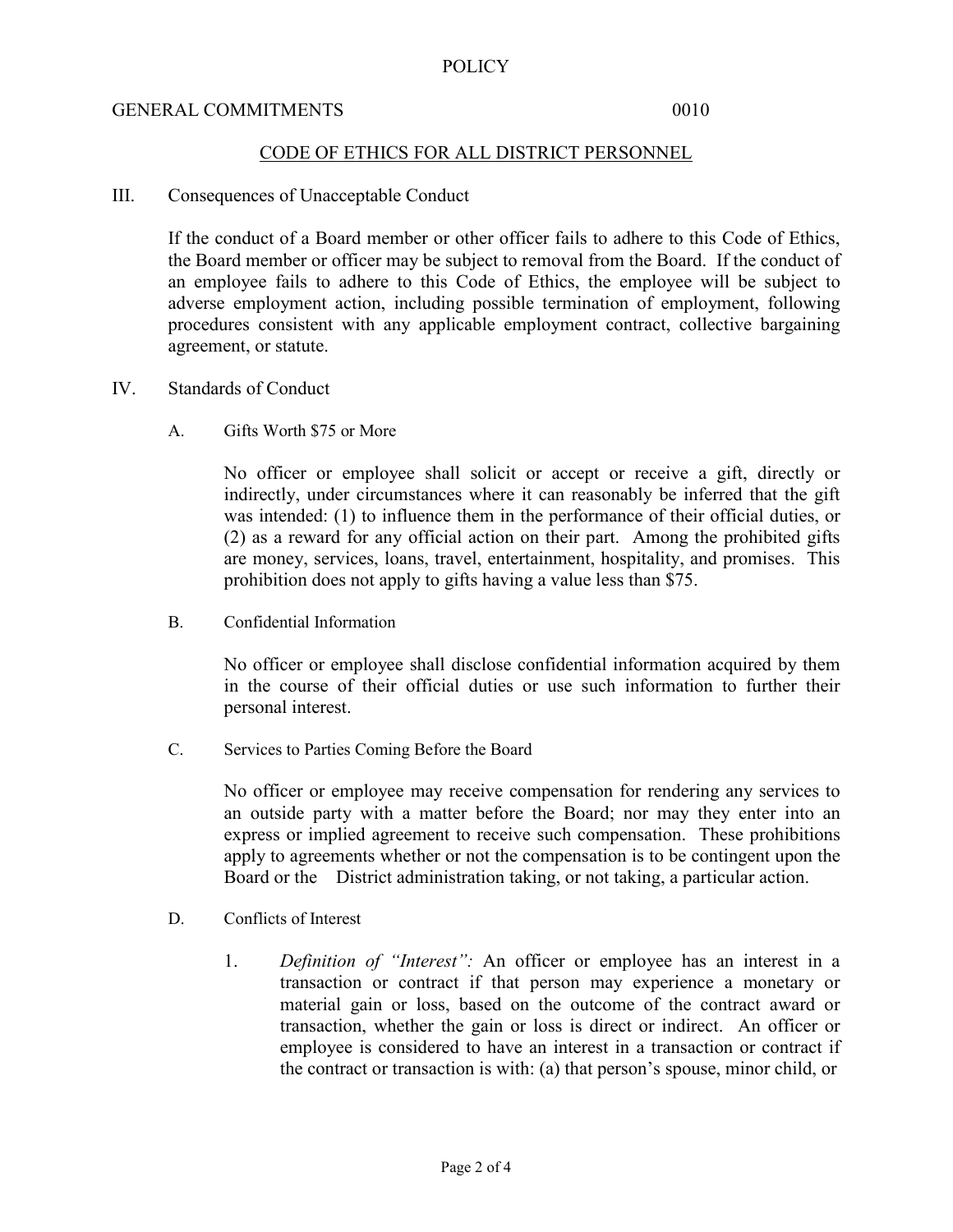## CODE OF ETHICS FOR ALL DISTRICT PERSONNEL

dependent, except a contract of employment with the District which such officer or employee serves (b) a firm, partnership, or association of which that person is a member or employee, or (c) a corporation of which that person is a director, officer, or employee, or of which that person owns or controls any stock.

- 2. *General Rule:* No officer or employee shall have an interest in any contract to which the District is a party, or in any other matter coming before the Board for action, if that individual's duties include: (a) negotiation, preparation, or approval of the contract or payment under the contract, (b) auditing bills or claims made under the contract, or (c) appointing someone who does any of those things. No chief fiscal officer or treasurer, or their deputy or employee, shall have an interest in a bank or trust company designated as a depositary, paying agent, registration agent, or investor of funds of the District.
- 3. *Exceptions*: The situations described in Section 802 of the General Municipal Law shall not be considered violations of this Code of Ethics.
- 4. *Disclosure of Interests*: Any officer or employee of the District who has an actual or potential interest, or whose spouse has an actual or potential interest, in any proposed or existing contract to which the District is a party, or other matter coming before the Board for action, must disclose the nature and extent of their interest to the Board, in writing, as soon as that person has knowledge of the circumstances. This disclosure shall be made a part of the Board's minutes.
- E. Investment Conflicts

No officer or employee shall invest or hold any investment directly in any financial, business, commercial, or other private transaction that creates a conflict with their official duties.

F. Employment Conflicts

No officer or employee shall hold, seek, or promise to take employment that creates a conflict with, or impairs the proper discharge of, their duties and responsibilities at the District.

G. Post-Service Conflicts

After an officers or employees service with the District has ended, that person may not appear before the Board, or any panel or committee of the Board, in